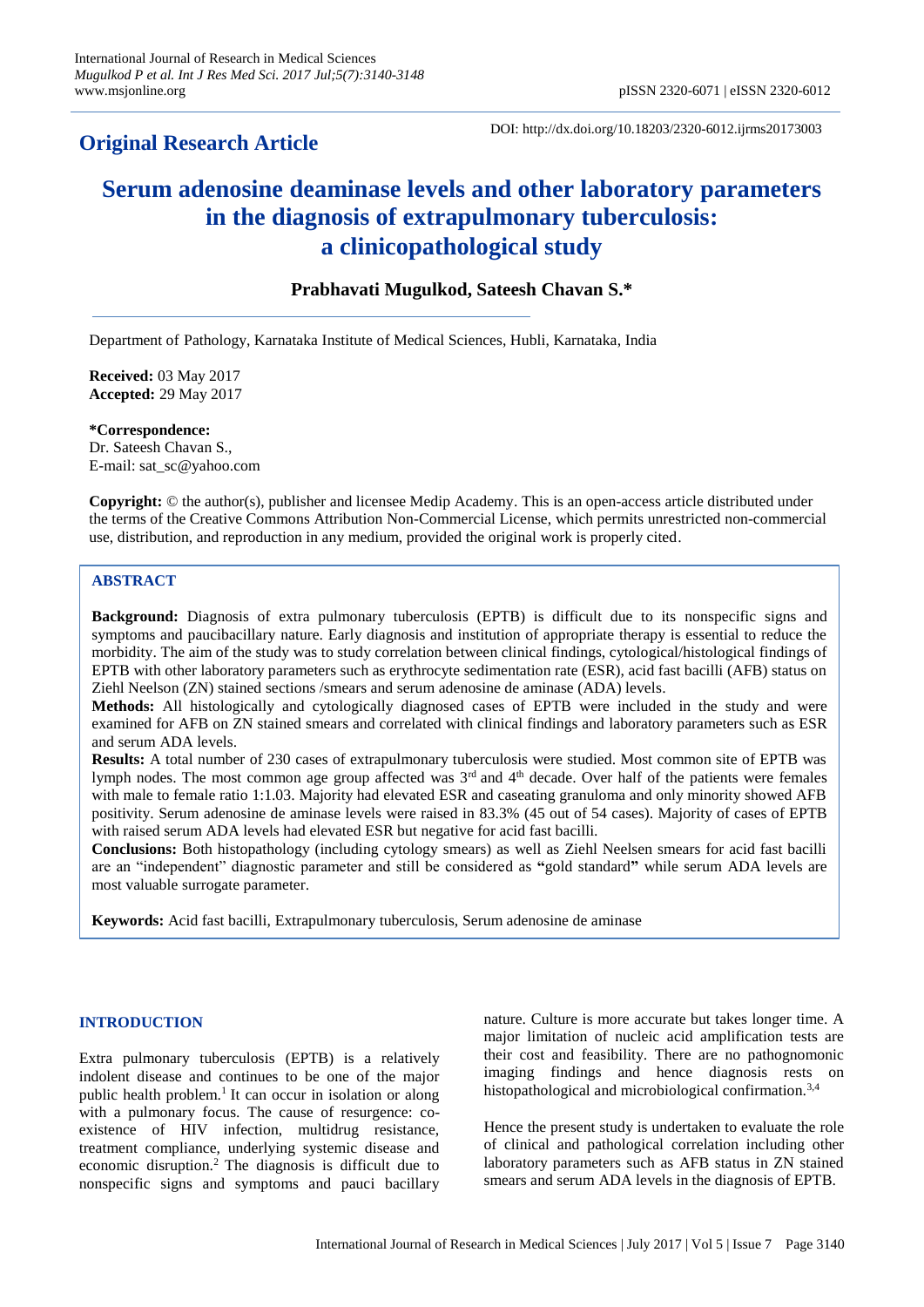The objective of this study was to study correlation between clinical findings, histological/ cytological findings and other laboratory parameters such as ESR, AFB status on ZN stained smears and serum ADA levels in the diagnosis of extra pulmonary tuberculosis.

### **METHODS**

This study was done from November 2013 to April 2015. All Heamatoxylin and Eosin stained fine needle aspiration cytology smears as well as 10% formalin fixed routinely processed paraffin sections of excisional and incisional biopsies from patients presenting with swelling anywhere in the body with high clinical suspicion of tuberculosis which showed caseating granuloma or noncaseating granuloma or poorly formed granuloma were included in the study and were further examined for acid fast bacilli on Ziehl Neelsen stained smears and correlated with other laboratory parameters such as ESR and serum ADA levels.

Data regarding age, sex, presenting complaints, site of involvement, history of associated pulmonary tuberculosis, HIV status, results of relevant investigations including hemoglobin percentage, total leukocyte count, and platelet count were taken and correlated with histologic diagnosis.

#### **RESULTS**

A total number of 230 cases of extrapulmonary tuberculosis were diagnosed both histologically (54) and cytologically (176) during the study period from November 2013 to April 2015. Most common site of EPTB was lymph nodes (80%) and least was cutaneous involvement (0.87%) (Table 1). The most common age group affected by extra pulmonary tuberculosis was 3rd and 4<sup>th</sup> decades and least was observed in 7<sup>th</sup> decade (3.9%) (Figure 1). Over half of the patients were females (50.8%, 117 cases), with male to female ratio 1:1.03. Most common associated finding/ illness was anemia (69.56%) followed by HIV seropositivity, pulmonary tuberculosis, past history of EPTB, diabetes mellitus and least were chronic hepatitis and underlying cancer (0.86% each)(Table 2). Anemia was observed in 160 cases (69.56%) with mild, moderate, and severe degree in 55% (88 cases), 35.65% (57 cases) and 9.37% (15 cases) cases respectively. 77% of patients (177 cases) had normal leucocyte count while leucocytosis and leucopenia were seen in 15.6% (36 cases) and 7.4% (17 cases) respectively. 59.6% had normal differential leucocyte count whereas neutrophilia, lymphocytosis and eosinophilia were seen in 37.4%, 2.6% and 0.4% cases respectively (Table 3). Platelet count was normal in 98.69% (227 cases), while thrombocytosis and thrombocytopenia was seen in 0.4% (1 case) and 0.86% (2 cases) respectively. Erythrocyte sedimentation rate was elevated in 83% (190 cases) and was normal in 17% (40 cases) (Figure 2). The most common histological pattern was caseating granuloma (82.6%, 190 cases) followed by non-caseating granuloma (15.2%, 35 cases) and least was poorly formed granuloma (2.2%, 5 cases) (Figure 3 and 4). On ZN stained smears acid fast bacilli positivity was seen in 25.65% (59 cases). Serum adenosine de aminase levels were done for 54 cases of histologically diagnosed cases of EPTB and 83.3% (45 cases) of them were positive (levels >14 IU) (Figure 5).

#### **Table 1: Distribution of extrapulmonary tuberculosis.**

| <b>Site</b>           | <b>Number</b> | <b>Percentage</b> |
|-----------------------|---------------|-------------------|
| Lymph node            | 184           | 80.00             |
| Musculoskeletal       | 17            | 7.4               |
| Abdominal             | 12            | 5.21              |
| Female genital system | 04            | 1.74              |
| Male genital system   | 04            | 1.74              |
| Mammary gland         | 04            | 1.74              |
| Ear and Nose          | 03            | 1.30              |
| Cutaneous             | 02            | 0.87              |
| Total                 | 230           | 100               |



## **Figure 1: Age distribution of extra pulmonary tuberculosis.**

#### **Table 2: The incidence of other associated finding / illnesses.**

| <b>Associated finding/</b><br>illness             | <b>Number of</b><br>cases          | $\frac{0}{\alpha}$ |
|---------------------------------------------------|------------------------------------|--------------------|
| Anemia                                            | 160                                | 69.56              |
| <b>HIV</b> seropositivity                         | 60                                 | 26.1               |
| Pulmonary tuberculosis                            | $37$ (primary-11,<br>secondary-26) | 16.1               |
| Past history of<br>extrapulmonary<br>tuberculosis | 23                                 | 10                 |
| Diabetes Mellites                                 | 04                                 | 1.73               |
| Malignancy                                        | 02                                 | 0.86               |
| Chronic Hepatitis                                 | 02                                 | 0.86               |

Over half of the patients with tubercular lymphadenopathy were females (51.1%, 94 cases) with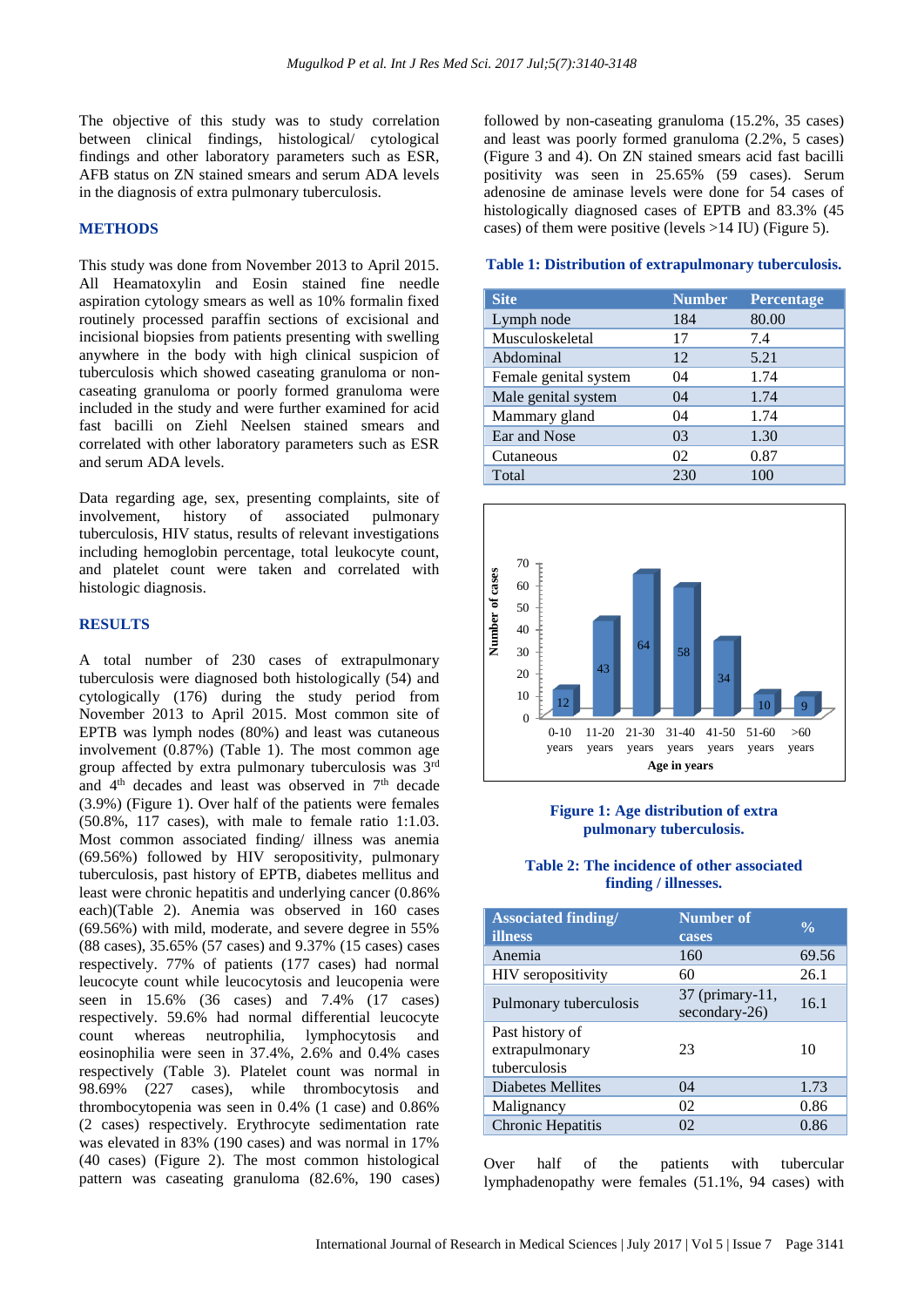male to female ratio 1:1.04. Most common lymph node group involved was cervical group (81.53%, 150 cases), followed by axillary group (13%, 24 cases) and least was inguinal group (5.47%, 10 cases). Most common presentation of tubercular lymphadenopathy on local examination was multiple, discrete involvement of lymph nodes (36.41%, 67 cases), followed by solitary lymph node involvement (35.33%, 65 cases), multiple matted (19.03%, 35 cases) and least presentation was cold abscess with discharging sinus (9.23%, 17 cases). The most common finding in Tubercular lymphadenopathy was Elevated ESR (85.32%), followed by fever, weight loss, loss of appetite, AFB positivity, associated HIV seropositivity and the least was underlying pulmonary tuberculosis (Table 4). Serum ADA levels were done in 11 cases and all of them showed elevated levels. Majority of the cases of tubercular lymphadenopathy had wellformed caseating epithelioid cell granulomas (82.06%, 151 cases) followed by non-caseating epithelioid cell granulomas (15.21%, 28 cases), least was poorly formed granuloma (2.1%, 4 cases).

#### **Table 3: Showing differential leucocyte count in extrapulmonary tuberculosis.**

| <b>DLC</b>    | <b>Number of cases</b> | Percentage |
|---------------|------------------------|------------|
| Normal DLC    | 137                    | 59.6       |
| Neutrophilia  | 86                     | 37.4       |
| Lymphocytosis |                        | 2.6        |
| Eosinophilia  |                        | 04         |



**Figure 2: Erythrocyte seddimentation rate in EPTB.**



**Figure 3: Histologic pattern in extrapulmonary tuberculosis.**



**Figure 4: Caseating granuloma (A) (arrow heads) (H and E, x 10), non-caseating granulomas (B) (arrow heads) (H and E, x 10), poorly formed granulomas (C) (arrow heads)(H and E, x 40), and scattered epithelioid cells with mixed inflammatory cells infiltration (D) (arrow heads) (H and E, x 40).**



#### **Figure 5: Percentage of elevated serum ADA levels in extrapulmonary tuberculosis.**

Soft tissue involvement was the most common presentation of musculoskeletal tuberculosis (29.41%, 5 cases), followed by synovitis (23.52%, 4 cases), tenosynovitis (17.64%, 3 cases), osteomyelitis and pott's spine (11.76%, 2 cases each) and arthritis (5.88%, one case). Musculoskeletal tuberculosis showed male preponderance (58.88%, 10 cases) with male to female ratio being 1.7:1. Swelling was the most common presenting feature (82.35%, 14 cases), followed by pain (41.11%, 7 cases) and restricted mobility (17.64%, 3 cases). 23.52% (4 cases) of musculoskeletal tuberculosis had past history of tuberculosis and 11.76% (2 cases each) had associated HIV seropositivity and AFB positivity. Erythrocyte Sedimentation Rate was raised in 70.58% (12 cases) and Serum ADA levels (done for 15 cases) were raised in 86.66% (13 cases). Most common histological finding of musculoskeletal tuberculosis was well formed caseating epithelioid cell granulomas (88.24%), followed by non-caseating epithelioid cell granulomas (11.76%), scattered epithelioid cells (17.64%), and caseous necrosis alone (7.64%).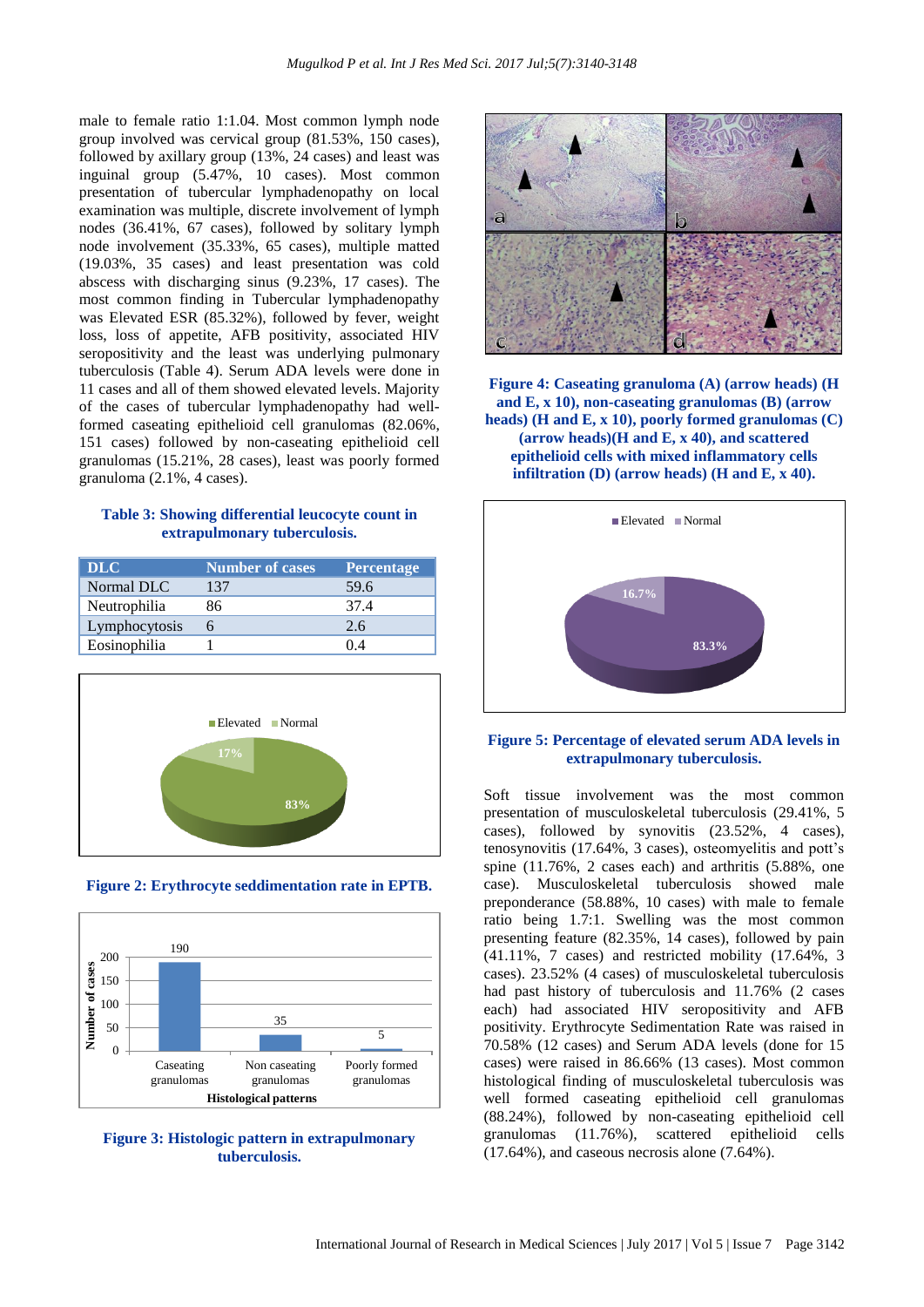## **Table 4: Features of tubercular lymphadenopathy.**

| <b>Features</b>                            | No.of<br>cases | <b>Percentage</b><br>(%) |
|--------------------------------------------|----------------|--------------------------|
| Fever                                      | 117            | 63.6                     |
| Weight loss                                | 112            | 60.8                     |
| Loss of appetite                           | 110            | 59.8                     |
| Associated HIV seropositvity               | 54             | 29.3                     |
| Associated pulmonary<br>tuberculosis       | 30             | 16.3                     |
| AFB positivity                             | 55             | 29.9                     |
| Elevated erythrocyte<br>sedimentation rate | 157            | 85.32                    |
| *Elevated serum ADA levels                 | 11             | 100                      |

\*Serum ADA levels done only in 11 cases.

Most common sites involved in abdominal tuberculosis were ileum and ileocaecal junction (25% each, 3 cases each), followed by appendix (18%, 2 cases), jejunum, colon, omentum and peritoneum (8%, 1 case each). Mean age of abdominal tuberculosis was 27.1years with female preponderance (67%, 8 cases) and M: F ratio being 1:2. Most common presentation being pain abdomen (75%, 9 cases) followed by distention of abdomen (16.67%) and constipation (8.33%). Majority of the lesions in abdominal tuberculosis were ulcerative (33.33%), followed by perforation, stricture and hypertrophic (16.67%, 2 cases each), and ulceroproliferative and tumor like (8.33%, 1 case each). Most common associated feature was ascitis (25%, 3 cases) followed by HIV sero positivity, pulmonary tuberculosis and extra pulmonary tuberculosis at other sites (16.67%, 2 cases each). Erythrocyte sedimentation rate was raised in 91.7% (11 cases). Serum ADA levels were done for 11 cases and were raised 90.9% cases (10 cases). Most common histological finding was well formed caseating epithelioid cell granulomas (83.34%).

Endometrium was the most common site involved by female genital tract tuberculosis (75%, 3 cases) followed by fallopian tubes and ovary (25%, 1 case). Mean age of tuberculosis of female genital system was 31.87years. Bleeding per vaginum being the most common presentation (75%, 3 cases) followed by pain abdomen, primary infertility and oligomenorrhoea (25% 1 case each). 1 case was associated with omental tuberculosis. 75% (3 cases) showed elevated serum ADA levels and all of them had elevated ESR. All the cases with elevated ESR showed elevated serum ADA levels. Majority of the cases had well-formed caseating epithelioid cell granulomas (75%) with rich lymphocytic infiltration.

Mean age involved in male genital tract tuberculosis was 33.5 years. Scrotal pain was the most common symptom (100%, 4 cases), followed by scrotal swelling (75%, 3 cases). 25% (one case each) showed associated HIV seropositivity and AFB positivity and 50% (2 cases) showed elevated ESR. Serum ADA levels done for only two cases and was elevated in 1 case (50%). Majority of the cases had well-formed caseating epithelioid cell granulomas (75%, 3 cases) with rich lymphocytic infiltration.

Mean age of involvement of mammary tuberculosis was 37 years and all were females. Majority of cases presented with breast lump (75%, 3 cases) and discharging sinus (25%, 1 case). 25% cases were seropositive for HIV and 75% cases had elevated ESR. Serum ADA levels were done for 2 cases and both of them showed elevated levels (100%). All the cases with elevated serum ADA had elevated ESR and only 50% (1 case) of them had constitutional symptoms. Majority of the cases had well-formed caseating epithelioid cell granulomas (75%, 3 cases) with rich lymphocytic infiltration.

Ear and nose tuberculosis showed female preponderance with male to female ratio 1:2 and mean age of 25 years. Nose (inferior turbinate) was the most common site involved (66.66%) followed by ear (33.33%). Nasal discharge was the most common symptom (66.6%), followed by nasal obstruction (33.3%). All cases showed elevated ESR and only 66.66% cases showed elevated serum ADA levels. All the cases with elevated serum ADA levels showed elevated ESR. Caseating epithelioid cell granuloma, non-caseating epithelioid cell granuloma and poorly formed granuloma with scattered epithelioid cells were seen in 33.33% (1 case each). All the cases showed rich lymphocytic infiltration.

Mean age of involvement of cutaneous tuberculosis was 25 years and all were males. Common presentation was itchy erythematous lesion and plaque (50%). ESR and serum ADA levels were elevated in all cases. AFB positivity was seen in 50% cases. All the cases with elevated serum ADA levels showed elevated ESR and only 50% cases showed AFB positivity. Histological examination of all the cases showed caseating epithelioid cell granuloma with rich lymphocytic infiltration.

# **DISCUSSION**

Extrapulmonary Tuberculosis continues to be major public health problem and an important cause of morbidity and mortality.<sup>5</sup>

Most studies found that lymph nodes, abdomen, bones, joints and genitourinary system as most common sites of involvement by  $EPTB$ <sup>5</sup> Maltezou et al and the present study observed lymph node as most common site of involvement by EPTB and skin as the least common site of involvement.<sup>6</sup> There is no age predilection for EPTB and it is known to affect all age groups. Female preponderance is generally noticed by various studies including the present one and study by Kaur et al, owing to illiteracy, social exclusion, malnutrition and economic dependency with little access to health care.<sup>1,3</sup> Most studies observed low hemoglobin percentage as an associated (directly or indirectly) finding in patients with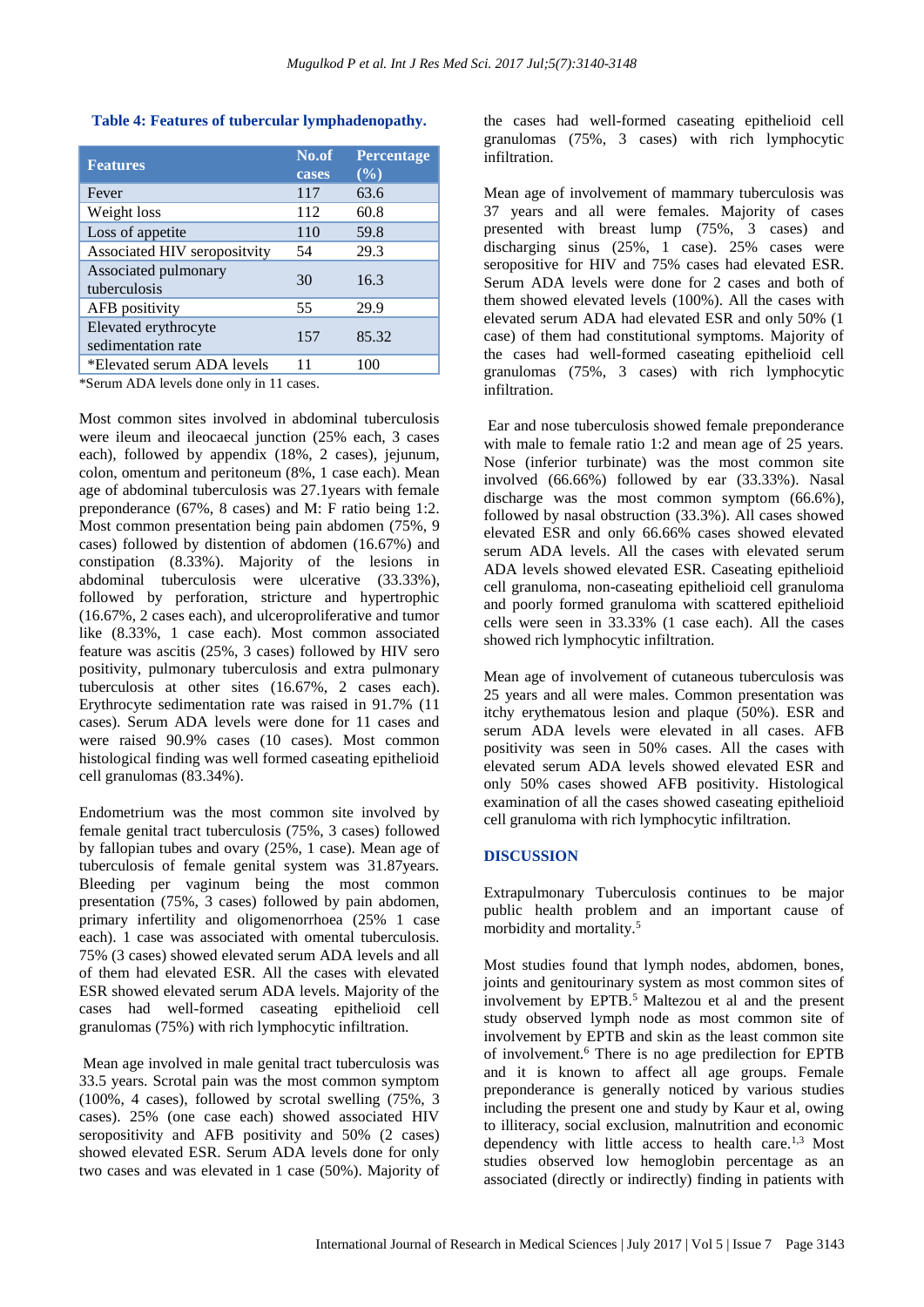tuberculosis. Sharma YR found 64% of his cases being anemic, where as 69.56% of cases were anemic in the present study. Anorexia, one of the important constitutional symptom of tuberculosis might be the cause for low hemoglobin percentage.<sup>7</sup> Various studies confirmed that immunodeficiency as most important predisposing factor for tuberculosis due to unchecked proliferation of M. tuberculosis bacilli.<sup>8</sup> Other predisposing factors include diabetes mellitus, chronic hepatitis and chronic renal dysfunction.<sup>9</sup> Factors such as lymphopenia, lymphocyte dysfunction including reduced interferon production, neutrophil dysfunction including defective chemotaxis, reduced bactericidal activity all predispose the individual to microbial infection including tuberculosis.<sup>10</sup>

Chakrabarti et al observed mild anemia, moderate anemia and severe anemia in 41.1%, 28.2% and30.7% of cases respectively, while it was 55%, 35.65% and 9.37% respectively in the present study.<sup>11</sup> Most of these anemias are multifactorial means both nutritional as well as due to anemia of chronic disease.<sup>11</sup> Chakrabarti et al observed leucocytosis and leucopenia in 23.1% and 12.9% of cases respectively, while it was 15.6% and 7,4% of cases respectively in the present study.<sup>11</sup> Neutrophilia was most commonly observed finding in the present study accounting for 37.4% of cases followed by lymphocytosis in 2.6% of cases and eosinophilia in 0.4% of cases. Chakrabarti et al found neutrophilia and lymphocytosis in 10.2% of cases each.<sup>11</sup> Chakrabarti et al observed thrombocytosis and thrombocytopenia in 2.5% and 17.9% of cases respectively, while it was 0.4% and  $0.86\%$  of cases respectively in the present study.<sup>11</sup>

Chronic inflammation suppresses heamatopoeisis with resultant pancytopenia and stimulates hyperplasia of mononuclear phagocytic system with resultant trapping of free iron and extravascular haemolysis.<sup>11</sup>

ESR was elevated in 83% of the cases which was consistent with study done by Karim et al.<sup>6</sup> ESR is the most important laboratory parameter of systemic inflammation. Cytokines such as interleukin-6, tumor necrosis factor and interleukin-1 stimulate the liver to produce acute phase reactant proteins (fibrinogen, immunoglobulin, haptoglobulin, CRP and others) which increase the dielectric constant in the blood allowing the erythrocytes to form rouleax and increasing the velocity of their descent in the tube. The ESR is thus an indirect measure of systemic inflammation which has been criticized as being neither sensitive nor specific but is nonetheless widely used.<sup>11</sup>

Tang et al, Tripathi et al and present study found wellformed caseating epithelioid cell granuloma as predominant histolgic pattern.<sup>12,13</sup> Next common histologic patterns were non caseating granulomas and poorly formed granulomas. In EPTB, pathological findings and histological detection of acid fast bacilli in tissue is two way to support or confirm the presence of disease. Despite wide use of smear microscopy for acid fast bacilli in ZN stained smears in the diagnosis of EPTB, it has limitations due to low and variable sensitivity and specificity values. EPTB cases more often are smear negative than pulmonary tuberculosis.6,14 Acid fast bacilli positivity was seen in 25.65% of the cases in present study which was comparable with the study done by Nassaji et al who found AFB positivity in 26.1% cases.<sup>14</sup>

Serum Adenosine Deaminase levels were done for 54 cases and of which 45 cases showed elevated levels. The cut off value for serum Adenosine Deaminase was taken as 14U/L.15,16 It acts in the proliferation and differentiation of lymphocytes especially T lymphocytes. It acts in the maturation of monocytes and transforming them to macrophage. It is significant indicator of active cellular immunity.<sup>15</sup> Serum ADA levels are increased in diseases due to intracellular micro-organisms. ADA is produced after alveolar macrophages are infected by Mycobacterium tuberculosis and is determined in the serum during active pulmonary tuberculosis. Lymphocytes, particularly T lymphocytes have significant role in the control of M. Tuberculosis infection in which lymphocyte turn over increases.<sup>16</sup>

#### **Table 5: Correlation of elevated serum ADA levels with other parameters in tubercular lymphadenopathy.**

| <b>Parameter</b>           | No of cases | Percentage |
|----------------------------|-------------|------------|
| Constitutional<br>symptoms | 11          | 100        |
| <b>Elevated ESR</b>        | 11          | 100        |
| <b>HIV Positivity</b>      |             | 18.2       |
| AFB positivity             |             |            |

Tubercular lymphadenopathy is the most common form of EPTB. Various studies including the present study, study by Rajasekaran et al and Karim et al observed cervical group as most common site for tubercular lymphadenopathy and fever with multiple lymph nodes involvement with matting as common presentation.<sup>6,17</sup> There are two specific pathologic criteria for identifying tuberculous lymphadenitis-caseation and granuloma formation. Caseation has been found to be more specific and sensitive.<sup>17</sup> In the present study typical granuloma formation and caseation was seen even in HIV positive cases representing an early phase of immunosupression. All patients with elevated serum ADA levels (11 cases) had constitutional symptoms and raised ESR (100%), but none of them showed AFB positivity (Table 5).

Musculoskeletal tuberculosis usually results from trauma with reactivation of dormant bacilli.<sup>18,19</sup> In the present study ESR was raised in 70.58% cases and serum ADA levels (done for 15 cases) were raised in 86.66% (13 cases). 53.8% (7 cases) and 69.2% (9 cases) of patients with elevated serum ADA levels respectively had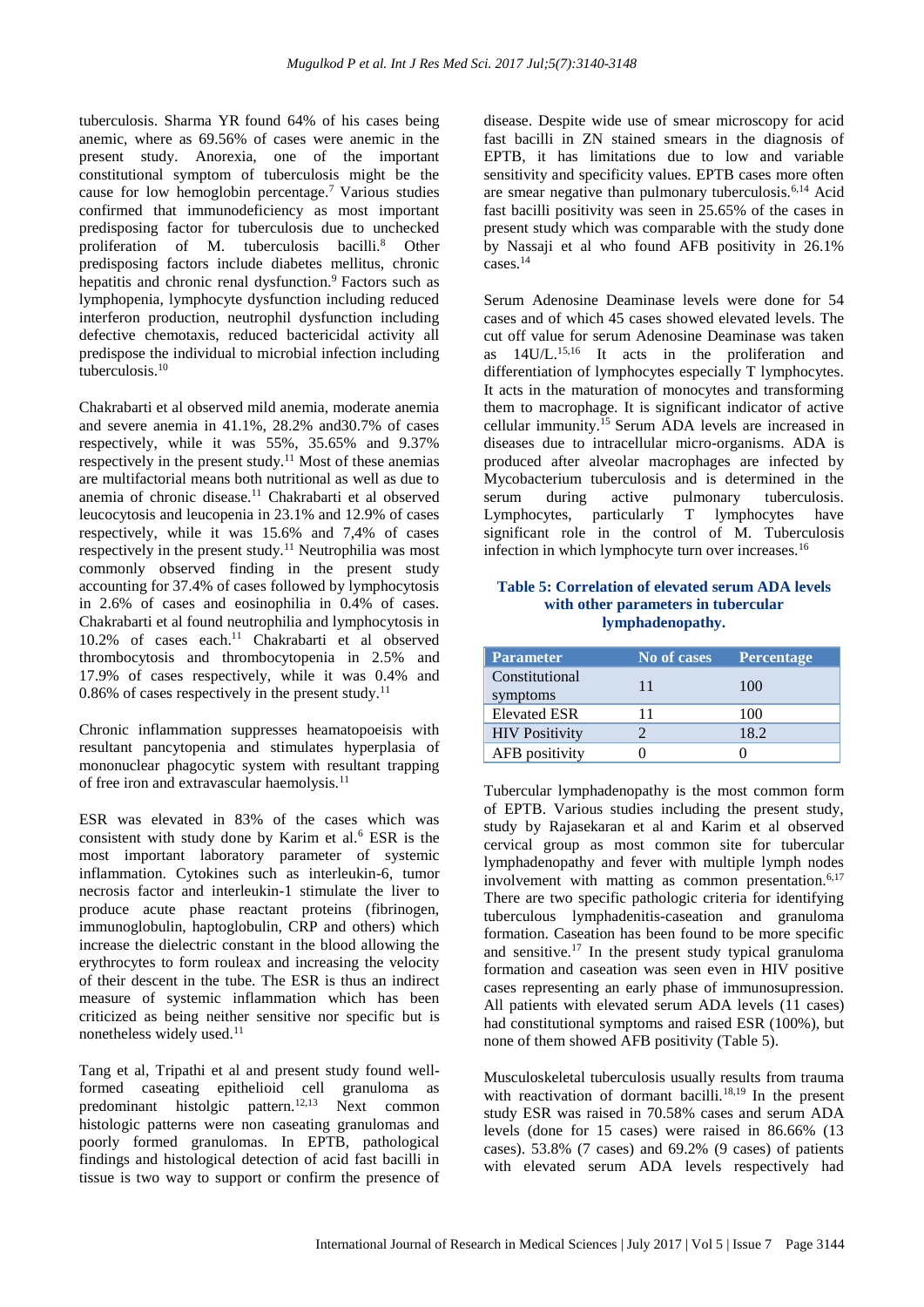constitutional symptoms and raised ESR, but none of them showed AFB positivity (Table 6).

#### **Table 6: Correlation of elevated serum ADA levels with other parameters in musculoskeletal tuberculosis.**

| <b>Parameter</b>           | Number of cases Percentage |      |
|----------------------------|----------------------------|------|
| Constitutional<br>symptoms |                            | 53.8 |
| <b>Elevated ESR</b>        |                            |      |

Abdominal tuberculosis can be primary or secondary.<sup>20</sup> Various studies including study by Amarapurkar et al and the present study observed ileum and ileoceacal junction as frequent sites of involvement by abdominal tuberculosis and less common sites being peritoneum, appendix and jejunum.<sup>21</sup> Most studies including Islam MB et al and present study found female preponderance.<sup>22</sup> Present study as well as study by Karim et al found pain abdomen as the most common symptom (75% cases).<sup>6</sup> Distension of abdomen was the second most common symptom in the present study accounting for 16.66% which was near to the study done by Amarapurkar et al.<sup>21</sup> Constipation was the third most common symptom. Most studies including Amarapurkar et al, Karim et al and the present study found ulcerative lesion as the most common type of abdominal tuberculosis and other less common presentations include ascites, hypertropic lesion, stricture and perforation.<sup>6,21</sup> Elevated ESR was seen in 91.7% of cases in present study which was consistent with study done by Amarapurkar et al. <sup>25</sup> HIV seropositivity was seen in 16.67% of cases whereas none of the other studies showed HIV seropositivity. In the present study 100% (10 cases), 90% (9 cases) and 10% (1 case each)of patients with elevated serum ADA levels respectively had elevated ESR, constitutional symptoms, and associated HIV seropositivity and pulmonary tuberculosis (Table7) but none had AFB positivity.

#### **Table 7: Correlation of elevated serum ADA levels with other parameters in abdominal tuberculosis.**

| <b>Parameter</b>           | <b>Number of cases</b> | <b>Percentage</b> |
|----------------------------|------------------------|-------------------|
| Constitutional<br>symptoms | 09                     | 90                |
| <b>Raised ESR</b>          | 10                     | 100               |
| <b>HIV</b> positivity      | $^{01}$                | 10                |
| Pulmonary TB               |                        |                   |

Female genital tract tuberculosis is usually secondary to tuberculosis infection elsewhere in the body and is an important cause of infertility.<sup>2</sup> Hatami et al and present study observed endometrium as the most common site of female genital tract tuberculosis and less common sites include fallopian tube and ovary.23,28 Common presentations include lower abdominal pain or pelvic pain, or alterations in the menstrual pattern.<sup>2</sup> About 11%

women with genital TB may be asymptomatic and are usually discovered incidentally during sterility studies. $24$ Though dominant histologic pattern seen was granulomas with caseation necrosis, sometimes they may be nonnecrotizing because of continuous shedding of stratum functionalis during menstruation.<sup>25</sup> All cases with raised serum ADA levels showed elevated ESR which was not found in other studies.

Male genital system tuberculosis commonly affects the epididymis due to its rich blood supply and is due to direct hematogenous spread.<sup>26</sup> Tuberculous epididymitis may be the first presentation of genitourinary tuberculosis in males and involves testis by direct extension.<sup>27</sup> Most studies found 4<sup>th</sup> decade as most common age group affected and pain and swelling in scrotum as the common presentation. <sup>28</sup> 75% of cases (3 cases) had typical histology but only 25% (1 case) showed AFB positivity. 50% (2 cases) showed elevated serum ADA levels and ESR.

Mammary tuberculosis is most commonly secondary to tuberculosis elsewhere in the body or is due to reactivation of dormant bacilli lodged in tissue macrophages of breast. Primary tuberculous mastitis is extremely rare. Lymphatic spread by retrograde extension from axillary lymph nodes is considered to be the most common mode of spread.<sup>2</sup> Women are at increased risk during their reproductive years.

# **Table 8: Correlation of elevated serum ADA levels with other parameters in mammary tuberculosis.**

| Parameter                  | Number of cases Percentage |        |
|----------------------------|----------------------------|--------|
| Constitutional<br>symptoms |                            | 50     |
| <b>Elevated ESR</b>        |                            | 17 N N |

Most studies including Khanna et al and the present study found lump and discharging sinuses as the most common presentation.<sup>29</sup>Khanna et al observed raised ESR in 77% of cases which was comparable with the present study.<sup>29</sup> In the present study HIV seropositivity was seen in 25% of cases which was not seen in other studies. In the present study serum ADA levels were done in 2 cases and all showed elevated levels, but were normal in other studies. In the present study 100% (2 cases) and 50% each (1 case each) of patients respectively with elevated serum ADA levels had elevated ESR and constitutional symptoms and HIV sero positivity but none had AFB positivity (Table 8).

Ear and Nose tuberculosis excluding laryngeal forms, is exceptional and constitutes only 2-6% of EPTB and 0.1- 1% of all forms of tuberculosis.<sup>30</sup> Nasal septal tuberculosis is a rare and is usually secondary to tuberculosis of lung, larynx and facial lupus. Common presentations include nasal bleeding, nasal obstruction and nasal discharge.<sup>30</sup> Associated pulmonary tuberculosis was seen in 33.3% (1 case) of cases in our study whereas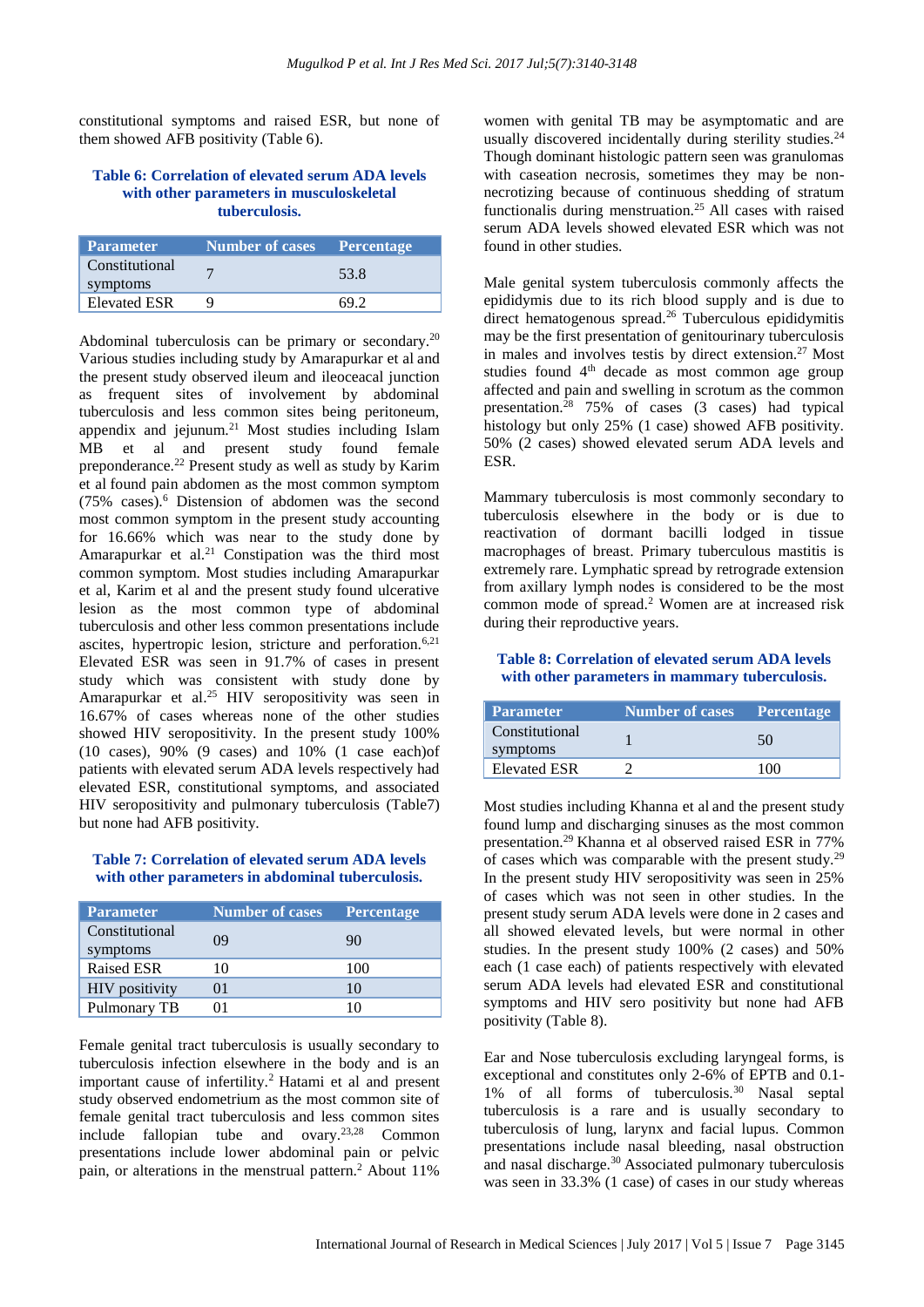which was not seen in any of the studies. In the present study elevated ESR was seen in 66.6% (2 cases) cases while it was 33.3% cases in study by Chandra et al in the present study serum ADA levels were raised in 66.6% (2

cases) of cases. 100% (2 cases) and 50% (1 case) of patients with elevated serum ADA levels had elevated ESR and associated pulmonary tuberculosis respectively but none had AFB positivity.<sup>30</sup>

# **Table 9: Correlation between typical histology (caseating epithelioid cell granulomas), elevated ESR, AFB positivity, elevated serum ADA levels and HIV seropositivity.**

| <b>Site of EPTB</b>                          | <b>Typical</b><br>histology | $\uparrow$ ESR        | <b>AFB</b> positivity    | ↑ Serum ADA<br><b>levels</b>   | <b>HIV</b><br>seropositivity |
|----------------------------------------------|-----------------------------|-----------------------|--------------------------|--------------------------------|------------------------------|
| Lymph node (184 cases)                       | 82.06% (151<br>cases)       | 85.32% (157<br>cases) | 29.9% (55<br>cases)      | $*100\%$                       | 29.3% (54<br>cases)          |
| Musculoskeletal (17<br>cases)                | 88.24% (15<br>cases)        | 70.58% (12<br>cases)  | 29.41% (5<br>cases)      | $*86.66\%$                     | 11.76% (2<br>cases)          |
| Abdominal (12 cases)                         | 83.34% (10<br>cases)        | 91.7% (11)<br>cases)  |                          | $***90.9\%$                    | 16.67% (2<br>cases)          |
| Female genital system<br>$(4 \text{ cases})$ | 75% (3 cases)               | 75% (3 cases)         |                          | 75% (3 cases)                  |                              |
| Male genital system (4)<br>cases)            | 75% (3 cases)               | 50\% (2 cases)        | 25% (1 case)             | 50% (2 cases)                  | 25% (1 case)                 |
| Mammary (4 cases)                            | 75% (3 cases)               | 100% (4 cases)        | $\overline{\phantom{a}}$ | ****100% (done<br>for 2 cases) | 25% (1 case)                 |
| ENT (3 cases)                                | 100% (3 cases)              | 66.66% (2<br>cases)   |                          | 66.66% (2 cases)               |                              |
| Skin (2 cases)                               | 100% (2 cases)              | 100% (2 cases)        | 50% (1 case)             | 100% (2 cases)                 | $\overline{\phantom{a}}$     |
| Total= $230$ cases                           |                             |                       |                          |                                |                              |

Note: \* serum ADA levels done in only 11 cases, \*\* serum ADA levels done in only 15 cases and 13 were positive, \*\*\* serum ADA levels done only in 11 cases and 10 were positive, \*\*\*\* serum ADA levels done in only 2 cases and all are positive.

#### **Table 10: Correlation between cases of EPTB with raised serum ADA levels and other parameters (ESR and AFB).**

| Number of cases of EPTB with raised serum ADA levels | Elevated ESR $(\% )$ | <b>AFB</b> positivity in<br><b>ZN</b> stained smears |
|------------------------------------------------------|----------------------|------------------------------------------------------|
| Tubercular lymphadenitis (11 cases)                  | 100% (11 cases)      | $\theta$                                             |
| Musculoskeletal tuberculosis (13 cases)              | 69.2% (9 cases)      |                                                      |
| Abdominal tuberculosis (10 cases)                    | 100% (10 cases)      | $\Omega$                                             |
| Female genital tract tuberculosis (3 cases)          | 100% (3 cases)       |                                                      |
| Male genital tract tuberculosis (2 cases)            | 100% (2 cases)       | 50% (1 case)                                         |
| Mammary tuberculosis (2 cases)                       | 100% (2 cases)       |                                                      |
| Ear and nose tuberculosis (2 cases)                  | 100% (2 cases)       | $\theta$                                             |
| Skin (2 cases)                                       | 100% (2 cases)       |                                                      |

Cutaneous tuberculosis represents 1.5% of all cases of EPTB. The development of cutaneous TB depends on several factors such as immune status of patient, route of infection, past sensitization with TB and socio-economic status.<sup>31</sup> Various studies found male preponderance.<sup>38</sup> Itchy erythematous lesion and plaque were seen in 50% of cases each in the present study. ESR and serum ADA levels were elevated in all cases in the present study. Acid Fast Bacilli positivity was seen in 50% of cases in the present study whereas it was seen in only 13% of cases in study by Mathur et al. $31$  In the present study 100% (2 cases) and 50% (1 case) of patients with elevated serum ADA levels had elevated ESR and AFB

positivity respectively. Typical histology, raised ESR and raised serum ADA levels were seen in majority of cases of tubercular lymphadenitis (82.06%, 85.32% and 84.61% respectively), musculoskeletal tuberculosis (88.24%, 70.58% and 86.66% respectively), abdominal tuberculosis (83.34%, 91.7% and 90.9% respectively), mammary tuberculosis (75%,100% and 100% respectively), cutaneous tuberculosis (100%, 100% and 100% respectively) and female genital tract tuberculosis (75%,75% and 75% respectively) (Table 9). Only minority of EPTB (25.65%) had AFB positivity. Most cases (91.11%) of EPTB with raised serum ADA levels showed elevated ESR but only 2.22% (1 case) were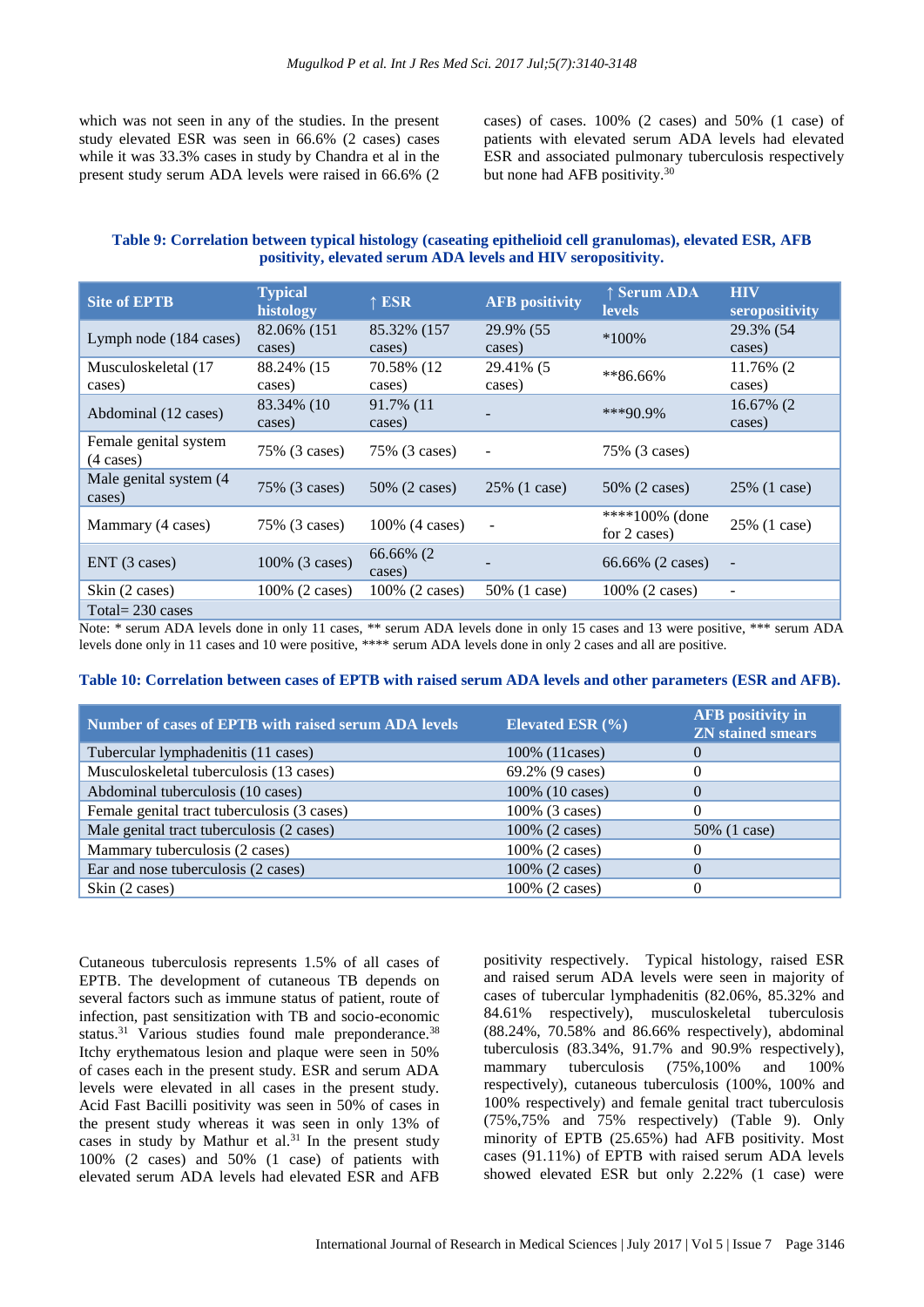positive for AFB (Table 10). Though AFB is gold standard it is not always positive, but raised serum ADA levels and raised ESR in the presence of strong clinical suspicion or in the presence of typical histology are most valuable surrogate parameters in arriving at diagnosis of EPTB and early institution of therapy.

Although nonspecific, recording of constitutional symptoms, ESR, along with serum ADA levels is more valuable in the diagnosis of EPTB which most often paucibacillary and AFB negative.

#### **CONCLUSION**

Both histopathology (including cytological smears) showing caseation necrosis with granulomas and AFB positivity in ZN stained smears are most specific and "independent "diagnostic parameter and still be considered as "gold standard". ESR and serum ADA levels are more sensitive and less specific Though AFB is gold standard it is not always positive. But raised serum ADA levels and raised ESR in the presence of strong clinical suspicion or in the presence of typical histology with negative for acid fast bacilli, are most valuable surrogate parameters in arriving at diagnosis of EPTB.

## **ACKNOWLEDGEMENTS**

Authors would like to thank Professor And Head, Department Of Pathology, Karnataka institute of medical sciences, Hubli for the general support.

*Funding: No funding sources Conflict of interest: None declared Ethical approval: Not required*

# **REFERENCES**

- 1. Hayati IN, Ismail Y, Zurkurnian. Extrapulmonary tuberculosis: A two-year review of cases at the general hospital Kota Bharu. Med J Malasia. 1993;48(4):416-20.
- 2. Sharma SK and Mohan A. Extrapulmonary tuberculosis.Indian J Med Res. 2004;120:316-53.
- 3. Kaur A, Bunger R, Jad B, Singh V A, Mahajan N C. Extrapulmonary tuberculosis in M.M.I.S.R, Muallana Ambala: A Microbiological and Histipathological Study. Jk science. 2012;14(3):139- 42.
- 4. Golden PM, Vikram RH. Extrapulmonary tuberculosis: An overview. Am Fam Physician. 2005;72(9):1761-8.
- 5. Amukotuwa S, Choong PFM, Smith PJ, Powell GJ, Salvin J, Schlicht SM. Tuberculosis masquerading as malignancy: A multimodality approach to the correct diagnosis - a case report. Int Semin Surg Oncol. 2005;2:10.
- 6. Karim MM, Chowdhury SA, Hussain MM, Faiz MA. A clinical study of Extrapulmonary tuberculosis. J Bangladesh Phys. 2006;24(1):19-28.
- 7. Weir MR, Thornton GF. Extrapulmonary Tuberculosis: Experience of a community hospital and review of the literature. Am J Med. 1985;79:467-78.
- 8. Sharma YR. Abdominal tuberculosis-a study of 25 cases. Kathmandu University Med J. 2003:2(6);137- 41.
- 9. Barthwal MS, Rajan KE, Deoskar RB, Sharma SK. Extrapulmonary Tuberculosis in Human Immunodeficiency Virus Infection. Med J Armed Forces India. 2005;61:340-1.
- 10. Chandir S, Hussan H, Salahuddin N, Amir M, Ali F, Lotia I, et al. Extrapulmonary tuberculosis: A retrospective review of 194 cases at tertiary care hospital in Karachi, Pakistan. J Pak Med Assoc. 2010;60(2):105-9.
- 11. Chakrabarty AK, Dutta AK, Dasgupta B, Ganguli D, Ghosal AG. Haematological changes in disseminated tuberculosis. Ind J Tub. 1995;42:165- 8.
- 12. Tang YW, Procop GW, Zheng X, Myers JL, Roberts GD. Histologic parameters predictive of mycobacterial infection. Am J Clin Pathol. 1998;109:331-4.
- 13. Tripathi PB, Amarapurkar AD. Morphological spectrum of gastrointestinal tuberculosis. Trop Gastroenterol. 2009;30(1):35-9.
- 14. Nassaji M, Azarhoush R, Ghorbani R, Kavian F. Acid fast staining in formalin fixed tissue specimen of patients with extrapulmonary tuberculosis. Int J Sci Res Pub. 2014;4(10):1-5.
- 15. Afrasiabian S, Mohsenpour B, Bagheri KH, Sigari N, Aftabi K. Diagnostic value of serum adenosin deaminase level in pulmonary tuberculosis. J Res Med Sci. 2013;18(3):252-4.
- 16. Cimen F. The Relationship Between serum Adenosin Deaminase Levels in Lung Tuberculosis along with Drug Resistance and the Category of Tuberculosis. Turk Res J. 2008;9(1):20-3.
- 17. Rajasekaran S, Gunasekaran M, Jayakumar DD, Jeyaganesh D, Bhanumathi V. Tuberculous cervical lymphadenitis in HIV positive and negative patients. Ind J Tub. 2001:48;201-4.
- 18. Muangchan C, Nilganwang S. The study of clinical manifestations of osteoarticular tuberculosis in Siriraj Hospital Thailand. J Med Assoc Thi. 2009;92:101-9.
- 19. Becker AID, Mortele KJ, Vanhoenacker FM, parizel PM. Imaging of extraspinal musculoskeletal tuberculosis. Eur J Radiol. 2006;57:119-30.
- 20. Altintoprak F, Dikicier E, Cakmak G, Arslan Y, Akbulut G, Dilek ON, et al. Intestinal Tuberculosis Mimicking Colon Carcinoma. J Surg. 2013;1(3):15- 8.
- 21. Amarapurkar DN, Patel ND, Rane PS. Diagnosis of Crohn's disease in India where tuberculosis is widely prevalent. World J Gastroenterol. 2008;14:741-6.
- 22. Islam MB, Rahman MK, Islam MK, Mahmudul Haq SM. Clinicopapathological Study of Intestinal